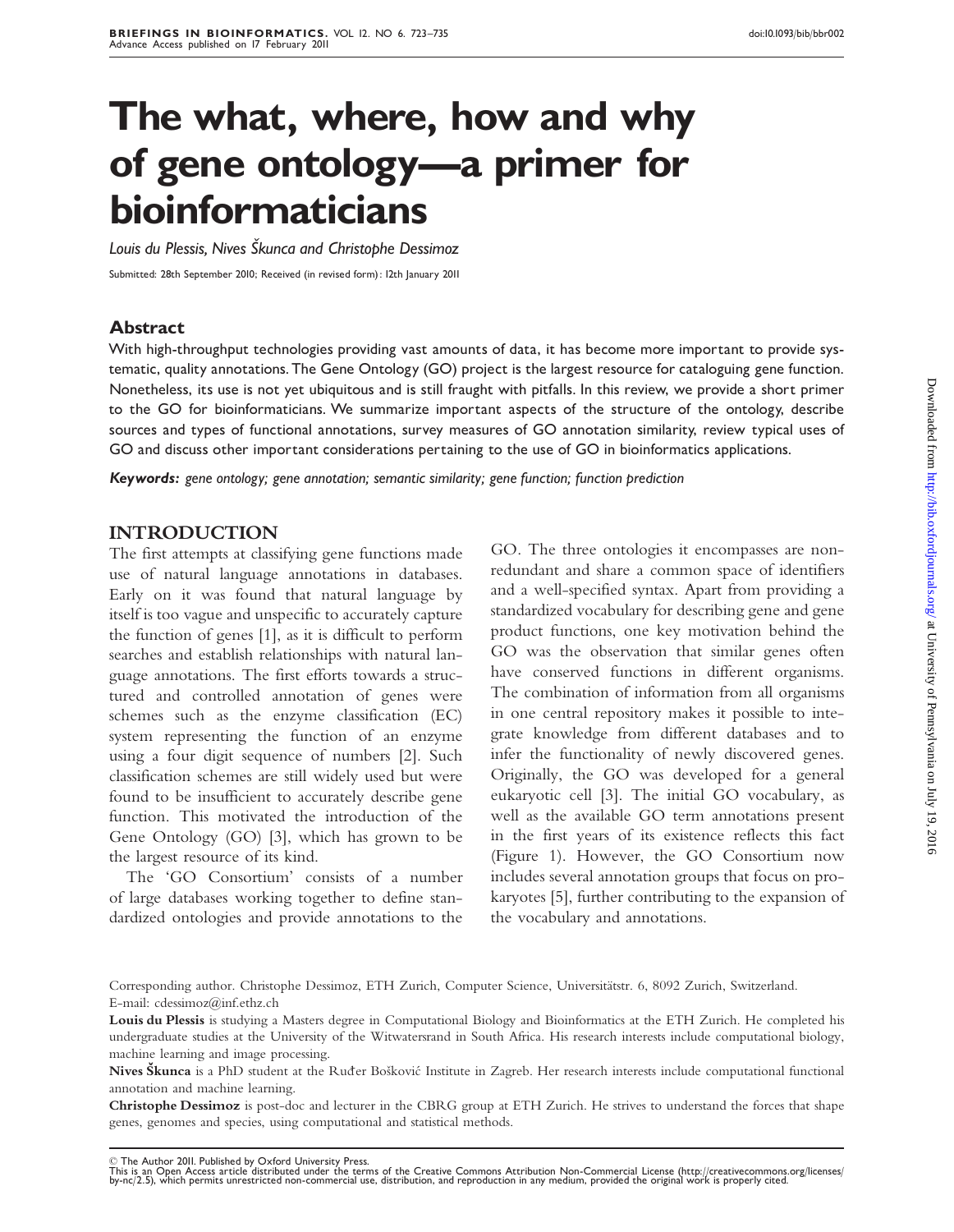

Figure 1: Increase in the number of experimentally verified GO term assignments available for the respective organism between September 2002 and September 2010. The GO consortium was initially focused on Eukaryotes, a fact reflected in the distribution and increase of annotations available in the GO database. Contrast for instance the steady growth of experimentally verified annotations for A. thaliana, S. cerevisiae or M. musculus with the sharp increment in the number of experimentally verified annotations available for E. coli: from 33 in 2002 to 1852 in 2010.

The goal of this review is to provide a primer to the GO for bioinformaticians. After a brief introduction to the structure of the ontology, we discuss the different types of annotations associated with the GO. Not all annotations are assigned in the same way and some are more trustworthy than others. Computational inference methods are described in more detail in this section, as they are used to assign a large fraction of GO annotations. The subsequent section discusses common measures of similarity to compare the function of genes quantitatively. The last section reviews typical uses of the GO and common pitfalls for the novice GO user.

## WHAT IS THE GO?

The GO is a structured and controlled vocabulary of terms. The terms are subdivided in three nonoverlapping ontologies, Molecular Function (MF), Biological Process (BP) and Cellular Component (CC) [6]. Each ontology describes a particular aspect of a gene or gene product functionality, as well as the relations between the terms. These relations are either 'is\_a', 'part\_of', 'has\_part' or 'regulates' relationships. There are two subclasses of the 'regulates' relationships: 'positively regulates' and

'negatively regulates'. The 'is\_a' relationship is not used to imply that a term is an instance of another term; instead, it connects a subtype to its more general counterpart (Figure 2). The 'part\_of' and 'has\_part' relationships are logical complements of each other [7]. The relationships form the edges of a Directed Acyclic Graph (DAG), where the terms are the nodes (Figure 2). This allows for more flexibility than a hierarchy, since each term can have multiple relationships to broader parent terms and more specific child terms. Any path from a term towards the root becomes more general as terms are subsumed by parent terms.

Each gene is associated with the most specific set of terms that describe its functionality. By definition, if a gene is associated with a term, it is also associated with all the parents of that term. The annotation process is discussed in more detail in the next section.

The GO undergoes frequent revisions to add new relationships and terms or remove obsolete ones. If a term is deleted from the ontology, the identifier for the term stays valid, but is labelled as obsolete and all relationships to the term are removed [8]. Changes to the relationships do not affect annotations, because annotations always refer to specific terms, not their location within the GO.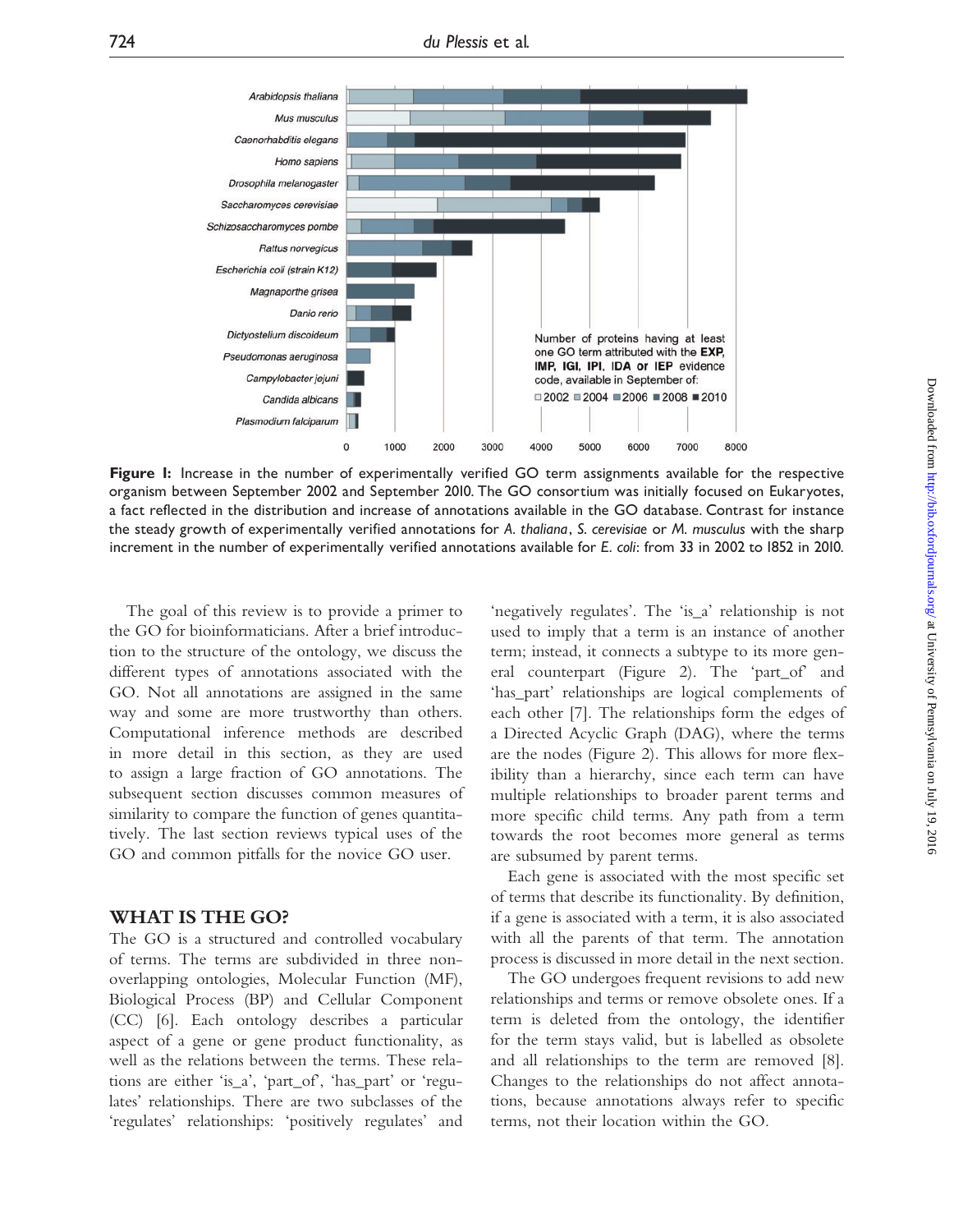

Figure 2: The structure of the GO is illustrated on some of the paths of term GO:006049I to its root term. Note that it is possible for a term to have multiple parents.

It is clear that relationships between the three ontologies exist. For example, an instance of a BP is the execution of one or more MFs [9]. Similarly, relationships exist between the MF and CC ontologies. Recently, these relationships have been integrated into the GO by introducing some interontology links [7]. It should be noted that for the moment there are two concurrent versions of the GO, the filtered and the full GO. The main difference is that the filtered GO does not contain any 'has\_part' or inter-ontology relationships. Many of the analysis tools can only use the filtered GO. Thus, the full expressivity of the GO structure is not always available.

## WHERE DO ANNOTATIONS COME FROM?

Annotations connect genes and gene products to GO terms. Each annotation in the GO has a source and a database entry attributed to it. The source can be a literature reference, a database reference or computational evidence [4, 6]. In addition, there are three qualifiers used to modify the interpretation of an annotation, 'contributes\_to', 'colocalizes\_with' and 'NOT', making them an integral part of the annotation [8].

Perhaps the most important attribute of an annotation is the evidence code. The 18 evidence codes available describe the basis for the annotation (Figure 3). These evidence codes are divided into four categories. General guidelines for deciding which evidence code to use are given in Figure 4. It should be kept in mind that one gene can be annotated to the same term with more than one evidence code and that multiple annotations to the same term for the same gene could even share the same reference. This makes it possible to see whether an annotation is supported by more than one type of evidence. However, if the gene is annotated with more than one evidence code and one evidence code is a superclass of another, the annotation with the more general evidence code does not need to be specified explicitly.

## INFERRED FROM EXPERIMENT

The most reliable annotations are those inferred directly from experimental evidence. Such annotations are also important to seed the ontology so that the gene function of related genes can be inferred by computational methods [10]. At present, most researchers do not directly add their findings to the GO. The largest fraction of manual annotations are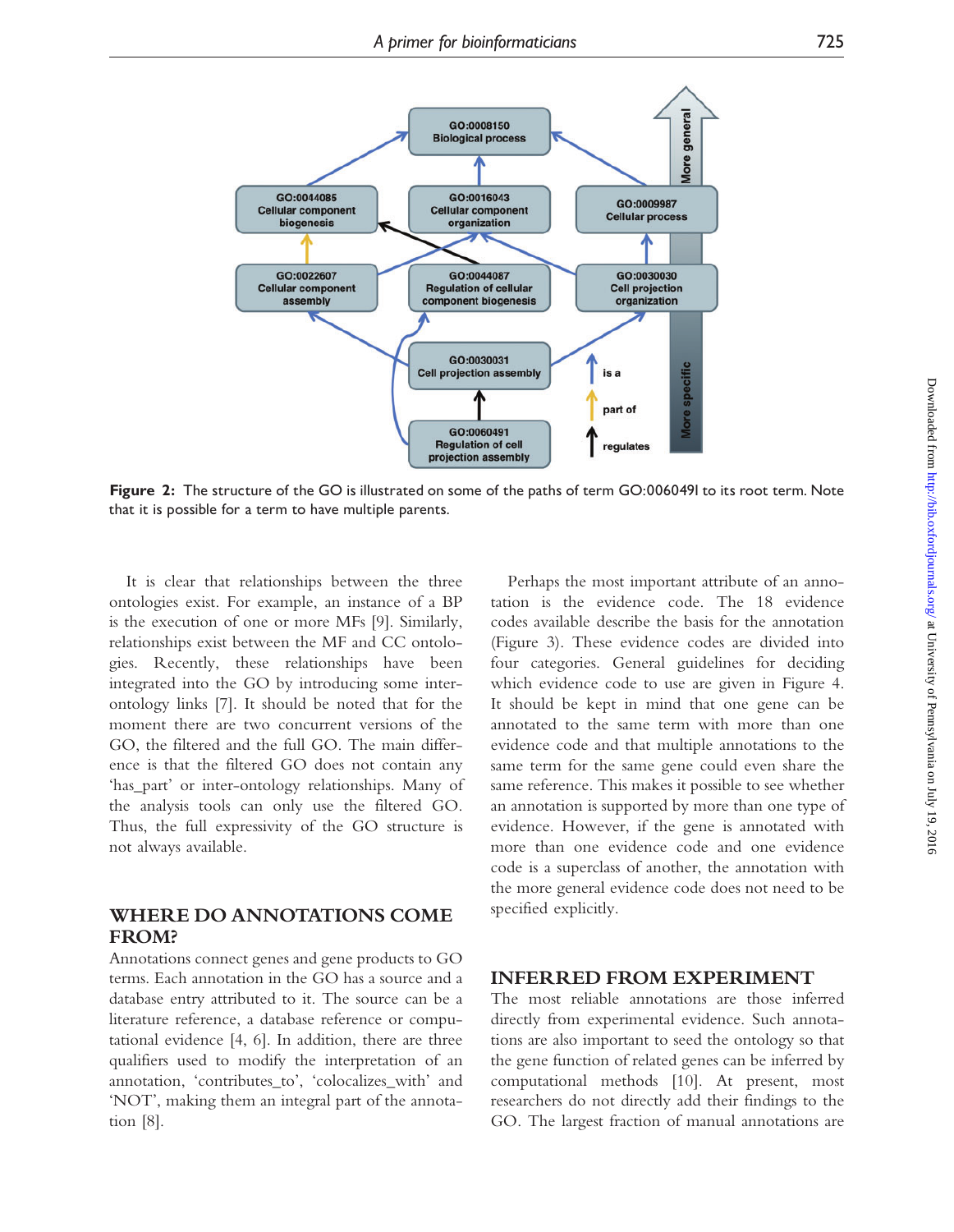| <b>Experimental Evidence Codes</b>           |                                        | <b>Computational Analysis Evidence Codes</b> |                                                           |
|----------------------------------------------|----------------------------------------|----------------------------------------------|-----------------------------------------------------------|
| <b>EXP</b>                                   | Inferred from Experiment               | <b>ISS</b>                                   | Inferred from Sequence or<br><b>Structural Similarity</b> |
| <b>IDA</b>                                   | Inferred from Direct Assay             | <b>ISO</b>                                   | Inferred from Sequence Orthology                          |
| IPI                                          | Inferred from Physical Interaction     | <b>ISA</b>                                   | Inferred from Sequence Alignment                          |
| IMP                                          | Inferred from Mutant Phenotype         | <b>ISM</b>                                   | Inferred from Sequence Model                              |
| IGI                                          | Inferred from Genetic Interaction      | IGC                                          | <b>Inferred from Genomic Context</b>                      |
| IEP                                          | Inferred from Expression Pattern       | <b>RCA</b>                                   | Inferred from Reviewed<br><b>Computational Analysis</b>   |
| <b>Author Statement Evidence Codes</b>       |                                        | <b>Curator Statement Evidence Codes</b>      |                                                           |
| <b>TAS</b>                                   | <b>Traceable Author Statement</b>      | IC                                           | Inferred by Curator                                       |
| <b>NAS</b>                                   | Non-traceable Author Statement         | ND                                           | No biological Data available                              |
| <b>Automatically-assigned Evidence Codes</b> |                                        | <b>Obsolete Evidence Codes</b>               |                                                           |
| <b>IEA</b>                                   | Inferred from Electronic<br>Annotation | <b>NR</b>                                    | Not Recorded                                              |

Figure 3: GO evidence codes and their abbreviations. Evidence code NR (not recorded) is used for annotations assigned prior to the use of evidence codes, and is not assigned to new annotations.



Figure 4: A decision tree for deciding which evidence code to use. Figure adapted from http://www.geneontology .org/GO.evidence.tree.shtml.

made by professional curators examining the literature [11]. In principle, researchers directly annotating genes they themselves characterized would be more efficient, but this practice has not yet caught on because annotation is time consuming and annotation guidelines are complicated [12]. There are efforts underway to make it compulsory for authors to submit GO term suggestions with article manuscripts [13]. A short overview of how annotations are made is given in [9].

# INFERRED FROM COMPUTATIONAL METHOD

There are seven evidence codes associated with computational inference, out of which six imply manual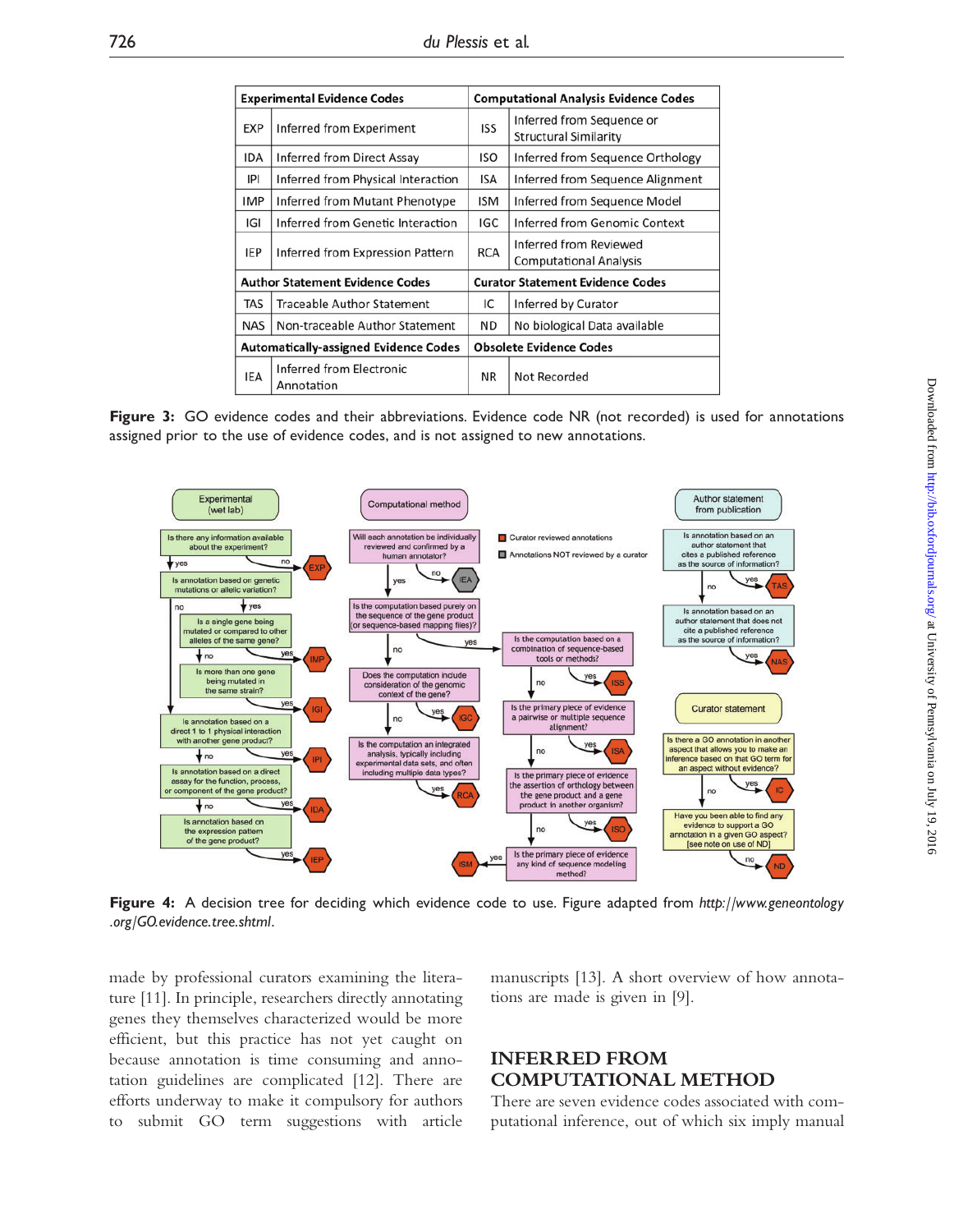curation (ISS, ISO, ISA, ISM, IGC, RCA). The evidence code IEA is used for all inferences made without any human supervision, regardless of the method used. The IEA evidence code is by far the most abundantly used evidence code (Figure 5). The Gene Ontology Annotation project (GOA, [14]) is the largest contributor of IEA annotations, most of which are derived from the protein domain database InterPro [15]. The guiding idea behind computational function annotation is the notion that genes with similar sequences or structures are likely to be evolutionarily related, and thus, assuming they largely kept their ancestral function, they might still have similar functional roles today. In this section, we briefly review the main computational methods used to infer function. For an in-depth treatment of the topic, we refer the interested reader to two recent reviews [16, 17]. Alongside each method mentioned here, we indicate the evidence code that would be used to support the respective GO annotation.

The most straightforward approach of computational functional annotation is to infer the function of a gene based on the functions of genes returned by a database search for similar genes. Traditionally, only sequence similarity is used [18], but some methods also use structural similarity. For instance, Liu et al. [19] introduced a method that makes use of the similarity of protein surface pockets to infer GO terms related to the protein. The ISS evidence code was originally used for all annotations derived

from sequence-based analyses and is appropriate when multiple kinds of computational evidence are used. Note that annotations marked with ISS evidence code can also be partly derived from structural similarity.

ISS is a superclass for the ISA, ISO and ISM evidence codes. The three sub-categories of the ISS should be used when only one method was used to make the inference. For example, to improve the accuracy of function propagation by sequence similarity, many methods take into account the phylogenetic relations of genes. Most of these methods rely on orthology (ISO evidence code), because the function of orthologs is believed to be largely conserved across species [20]. In a typical analysis, characterized and uncharacterized genes are clustered based on sequence similarity measures and phylogenetic relationships. The function of unknown genes is then inferred from the function of characterized genes within the same cluster (e.g. [20,21]).

Alternatively, methods based on protein profiles account for the fact that sequence conservation might be very uneven across the length of two functionally related genes. This is because the function of a protein is often dictated not by the shape and structure of the whole protein, but rather by specific regions and residues, such as catalytic sites, prosthetic group attachment sites or other binding sites [22, 23].

Another approach to function prediction consists of supervised machine learning based on features derived from protein sequence [24–27] (ISM evidence code).



Figure 5: The distribution of evidence codes among annotations in the GO on 1 April 2010.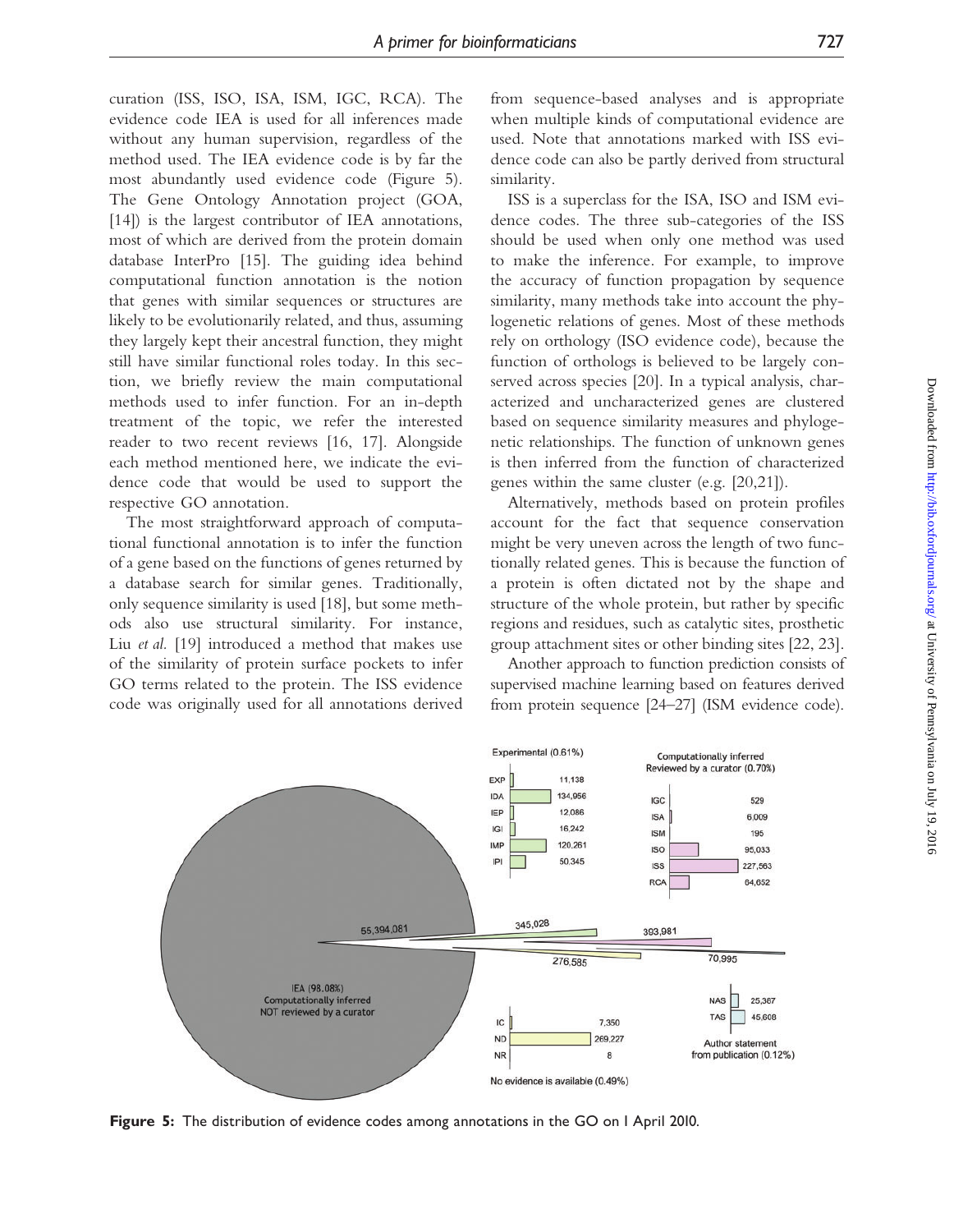Such methods use a training set of classified sequences to learn features that can be used to infer gene functions. Although few explicit assumptions about the complex relationship between protein sequence and function are required, the results are dependent on the accuracy and completeness of the training data.

As Rentzsch and Orengo [16] argue, one of the biggest challenges of automated function prediction is choosing the right threshold beyond which function can be propagated. Using a predefined cut-off level is not a good practice as the optimal threshold will vary depending on which genes are evaluated. Indeed, there are several instances of proteins with high sequence similarity but different functions, and conversely, of proteins with similar function but highly divergent sequences [28, 29] and the user of annotations derived by computational methods should always have these intricacies in mind.

# INFERRED FROM AUTHOR STATEMENT

Annotations in this group fall into two categories. Traceable Author Statements (TAS) refer to papers where the result is cited, but not the original evidence itself, such as review papers. On the other hand a Non-traceable Author Statement refers to a statement in a database entry or statements in papers that cannot be traced to another paper.

## CURATOR STATEMENTAND OBSOLETE EVIDENCE CODES

Three evidence codes fall in this category: IC, ND and NR. If an assignment of a GO term is made using the curator's expert knowledge, concluding from the context of the available data, but without any 'direct' evidence available, the IC evidence code is used. The ND evidence code indicates that the function is currently unknown (i.e. that no characterization of the gene is currently available). Such an annotation is made to the root of the respective ontology to indicate which functional aspect is unknown. Hence, the ND evidence code allows for a subtle difference between unannotated genes and uncharacterized genes. Note that the ND code is also different from an annotation with the 'NOT' qualifier (which indicates the absence of a particular function). The NR evidence code labels annotations that were made before the introduction of evidence codes and as such may not be used for new annotations. It is obsolete and has been superceded by the ND evidence code. Although a few legacy NR annotations remain within the GO they will probably be removed in the nearby future.

# IMPORTANCE OF EVIDENCE AND **OUALIFIERS**

GO annotations should always be considered with their qualifier and evidence code. A qualifier, such as 'NOT', changes the interpretation of an annotation. Similarly, although the evidence code is not a direct measure of the quality of the annotation, some evidence codes are regarded as more trustworthy. Terms annotated with ND are typically ignored as no knowledge is available on the function of these genes. NR annotations are obsolete and should be ignored since the evidence type used for the annotation is not known.

Most studies also disregard all terms annotated without curation (IEA) [30–33], consequently leaving out more than 98% of the annotations in the GO (Figure 5). The mistrust many researchers have towards IEA annotations is backed by studies suggesting that annotations from the available databases should be used with caution [34]. One of the leading factors why IEA annotations are not used is because this often leads to circular reasoning when used in computational analyses. On the other hand, IEA annotations are useful in providing a first approximation to experimental biologists. Ultimately, no annotations should be regarded with complete confidence, as some studies show that even the curated annotations in GO are not free from annotation errors [35].

To estimate the reliability of unsupervised computational assignments, we compared the September 2008 and September 2010 versions of GO annotation data for four representative Eukaryotes (Arabidopsis thaliana, Caenorhabditis elegans, Drosophila melanogaster and Saccharomyces cerevisiae). We considered all IEA annotations of the 2008 database that either had an experimental evidence code or were completely absent in the 2010 release. We used the annotations confirmed experimentally as surrogate for correct predictions and the annotations dropped from the database as surrogates for wrong predictions. In addition, to estimate the coverage of computational predictions, we computed the fraction of newly added experimental annotations that had been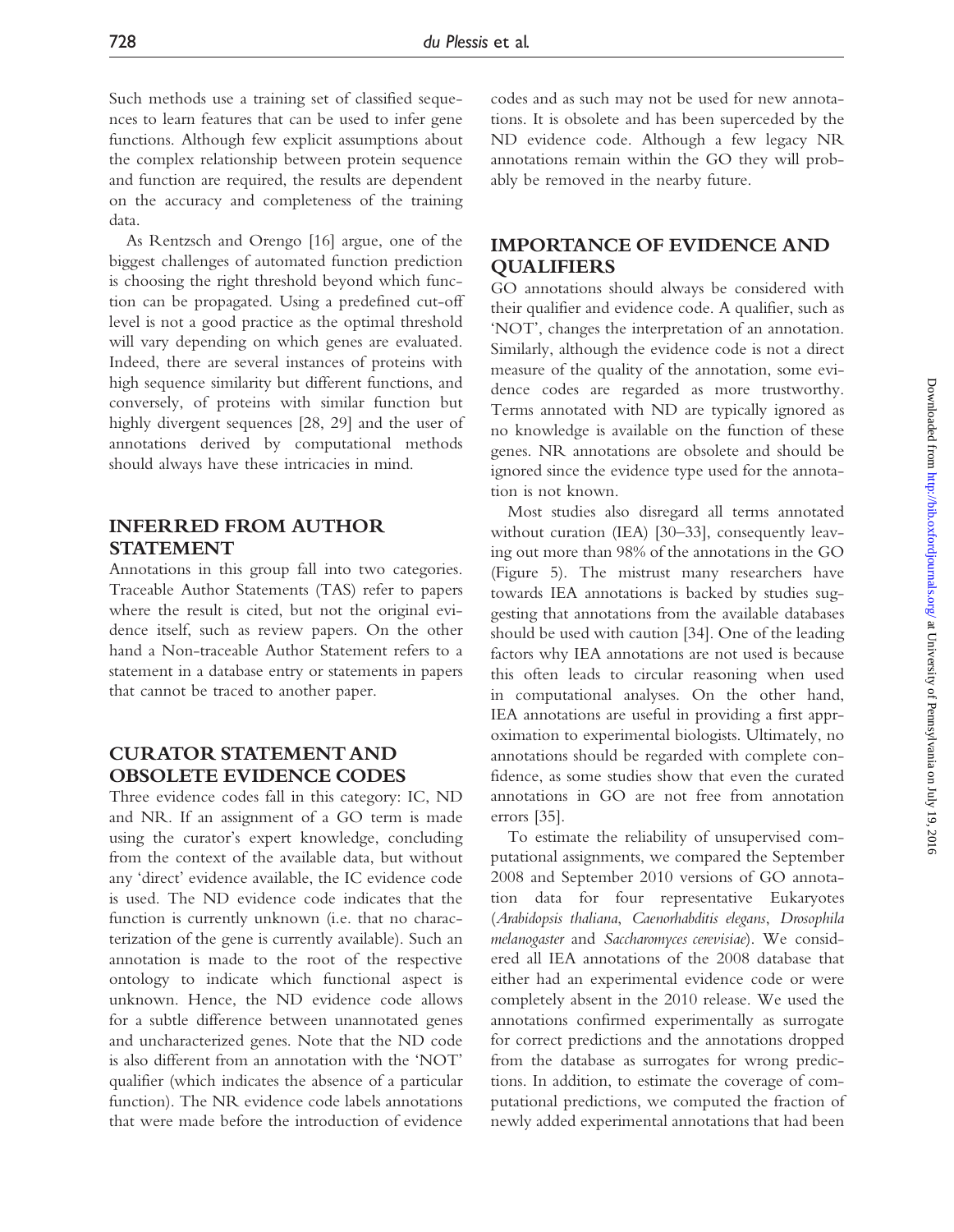previously computationally predicted. This yielded Figure 6.

Most terms lie in the upper half of the graph, which suggests that most computational predictions are correct. As one would expect, more general terms tend to be better predicted, and in many cases are better covered as well. A notable exception is the term GO:0005515 (protein binding) in the MF ontology. The reason for its particularly low coverage is likely due to its usage guideline: 'Annotation to this term should use the IPI evidence code so that the protein being bound can be specified in the with modifier of the evidence code' (http://gowiki .tamu.edu/wiki/index.php/Category: GO:0005515\\_! \\_protein\\_binding#Notes).

Terms falling in the bottom right part of the chart have high coverage at the expense of accuracy. Consider for instance term GO:0016021 (integral to membrane) from the CC ontology: its immediate parent term GO:0031224 (intrinsic to membrane), is positioned in the top right corner of the chart. This suggests that in this case, the computational



#### Predictive power of electronic annotations: comparison based on 2008 - 2010 data

**Biological process** • Molecular function ● Cellular component

Figure 6: Estimation of correctness and coverage of computationally inferred GO terms (IEA) from September 2008. The estimation is based on data for four well annotated Eukaryotes: A. thaliana,C. elegans, Drosophila melanogaster and Saccharomyces cerevisiae. Confirmed predictions are those 2008 IEA annotations that were 'promoted' to one of experimental evidence codes (EXP, IMP, IGI, IPI, IDA, IEP) in the September 2010 annotation file. Rejected predictions are IEA annotations in 2008 that were subsequently removed. The X-axis is a measure of completeness ('recall'). It represents the fraction of genes having experimentally validated annotations, added in the 2008–10 period, that were correctly predicted in the 2008 IEA annotations file. The Y-axis is a measure of correctness ('precision'). It represents the fraction of genes having IEA annotations in 2008, later confirmed by experimentally validated annotations (in the 2008-I0 period). The size of each bubble reflects the frequency of the respective GO term in annotations assigned using experimental evidence codes and is a surrogate for the generality of the term: the larger the bubble, more abundantly is the term used in GO experimental annotations. To minimize estimation errors, terms included in the figure have at least five confirmed 2008 IEA annotations and five rejected IEA annotations, resulting in 72 BP terms, 85 MF terms and 37 CC terms. The files containing annotations were downloaded from the GOA database [14].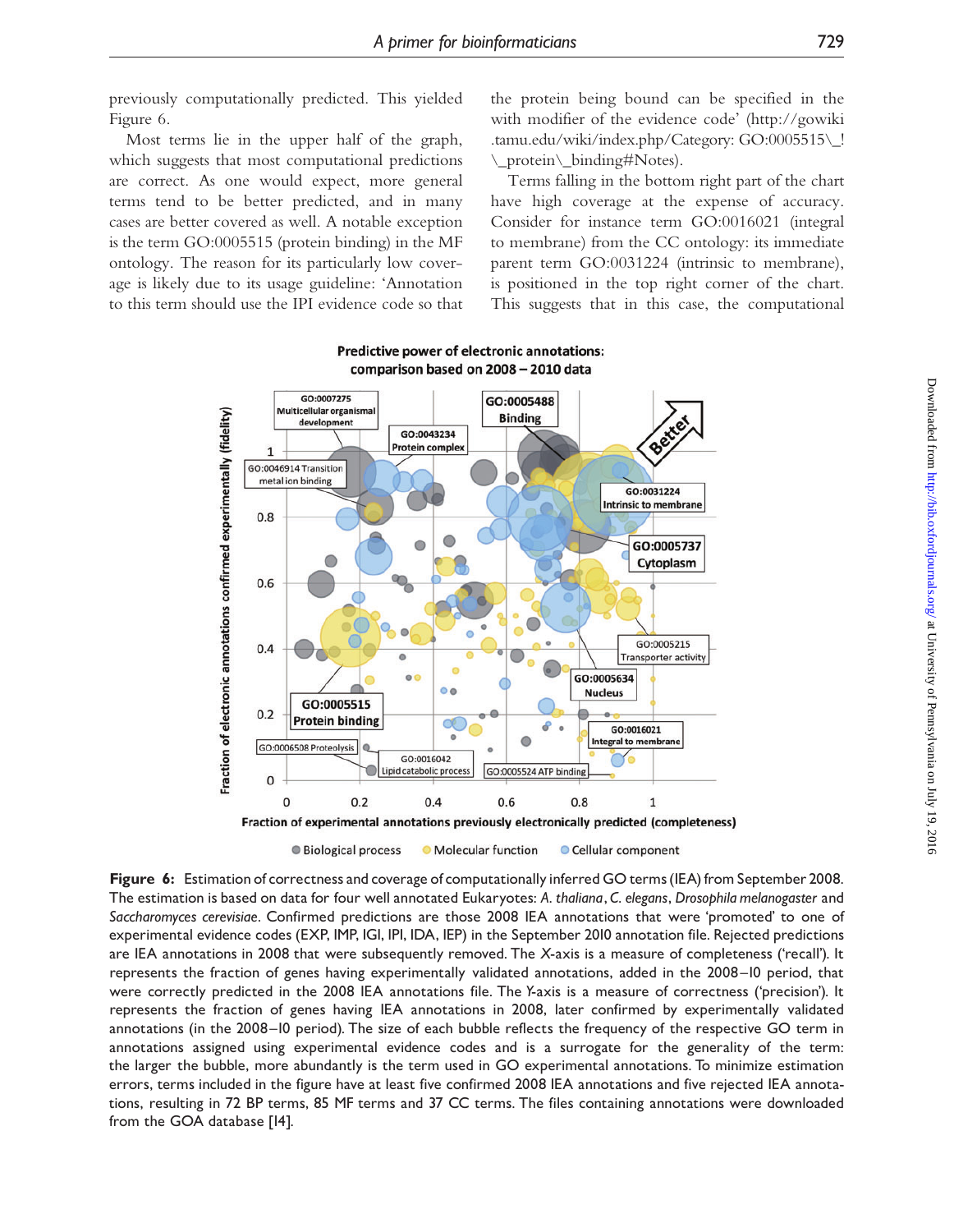predictions would have been better if they had been slightly less specific. Overall, these results corroborate the idea that unsupervised computational assignments can provide first approximations or working hypotheses that can be refined or verified in subsequent steps [11, 36].

# HOWARE GO ANNOTATIONS COMPARED QUANTITATIVELY?

One of the main purposes of GO annotations is a quantitative comparison of gene function. Such comparison is based on a measure of function similarity between two genes, defined over the GO terms associated with these genes. In this section, we review the main similarity measures commonly used, with an attempt at motivating intuitively their mathematical formulas. For a more thorough survey of similarity measures and their mathematical properties, we refer the reader to more specialized reviews [28, 37].

## SIMILARITY OF TWO GO TERMS

We start with the simplest similarity measure, the function similarity between two GO terms. One early idea was to define the similarity as a function of the distance between the two terms in the ontology graph [38] or the length of their common path from the root, i.e. the number of common parents [39]. However, pure graph-based similarities suffer from the fact that the depth of a term within the ontology is not necessarily indicative of its specificity [40]. This motivated the formalization of the notion of specificity with the definition of the information content (IC) of a given term:

$$
IC(\mathfrak{c}) := -\log p(\mathfrak{c}),
$$

where  $p(c)$  is the probability of term  $c$  [40]. Hence, the root term, which is implied by all terms and thus has a probability of 1, has an IC of 0. By contrast, rare terms have a high IC. The term probabilities are commonly estimated from their frequencies in the entire database, i.e. the number of genes associated with  $c$ , divided by the total number of genes in the ontology [37].

Resnik [40] combined the notion of IC with the ontology structure to define the similarity of two terms as the IC of the most informative common parent. Formally,

 $\text{Sim Resnik}(c_1,c_2) := \max_{c \in S(c_1,c_2)} IC(c),$ 

where  $S(c_1,c_2)$  is the set of all terms that subsume both  $c_1$  and  $c_2$ . A slight variation consists in taking the IC of the lowest common parent [41], which coincides in most cases with the most informative common parent, but is faster to compute.

An inconvenient aspect of this measure is that it is not normalized. To remedy this, Lin normalized the measure between 0 (no similarity) and 1 (identical) [42]:

$$
\operatorname{SimLin}(c_1,c_2) := \frac{2 \times \operatorname{SimResnik}(c_1,c_2)}{IC(c_1) + IC(c_2)}.
$$

But due to the normalization, Lin's measure does not convey the specificity of the terms compared. As a result, genes that are annotated to general terms tend to have higher similarities on average than genes annotated to specific terms.

This phenomenon is referred to as the 'shallow annotation problem' [43]. This motivated Schlicker et al. [44] to refine the measure by weighting it by a factor accounting for the specificity of the terms:

 $\text{SimSchlicker}(\epsilon_1,\epsilon_2) := \text{SimLin}(\epsilon_1,\epsilon_2)(1 - p(\epsilon_{MICA})),$ 

where  $p(c_{MICA})$  is the probability of the most informative common ancestor of  $c_1$  and  $c_2$ .

Though IC-based measures are less influenced by the idiosyncrasies of the ontology structure than their graph-based counterparts, they are still biased, because some terms are used more often and some research areas receive more attention than others [28]. Another caveat is that in principle, different relationships within the ontology should not be treated equally.

In practice this is often not done and often all relationships are treated equally to simplify the analysis [43]. Furthermore, it should be noted that not all relationships are represented equally within the ontology [45]. While 'is\_a' relationships alone form a complete tree that can be used for comparisons the same is not true for other relationships.

## GO SIMILARITY OF TWO GENES

In the previous section, we discussed similarity measures for pairs of GO terms. In most studies, however, the analysis is at the level of genes, each of which can be associated with more than one term. The simplest approach consists in considering all possible pairs of GO terms associated with both genes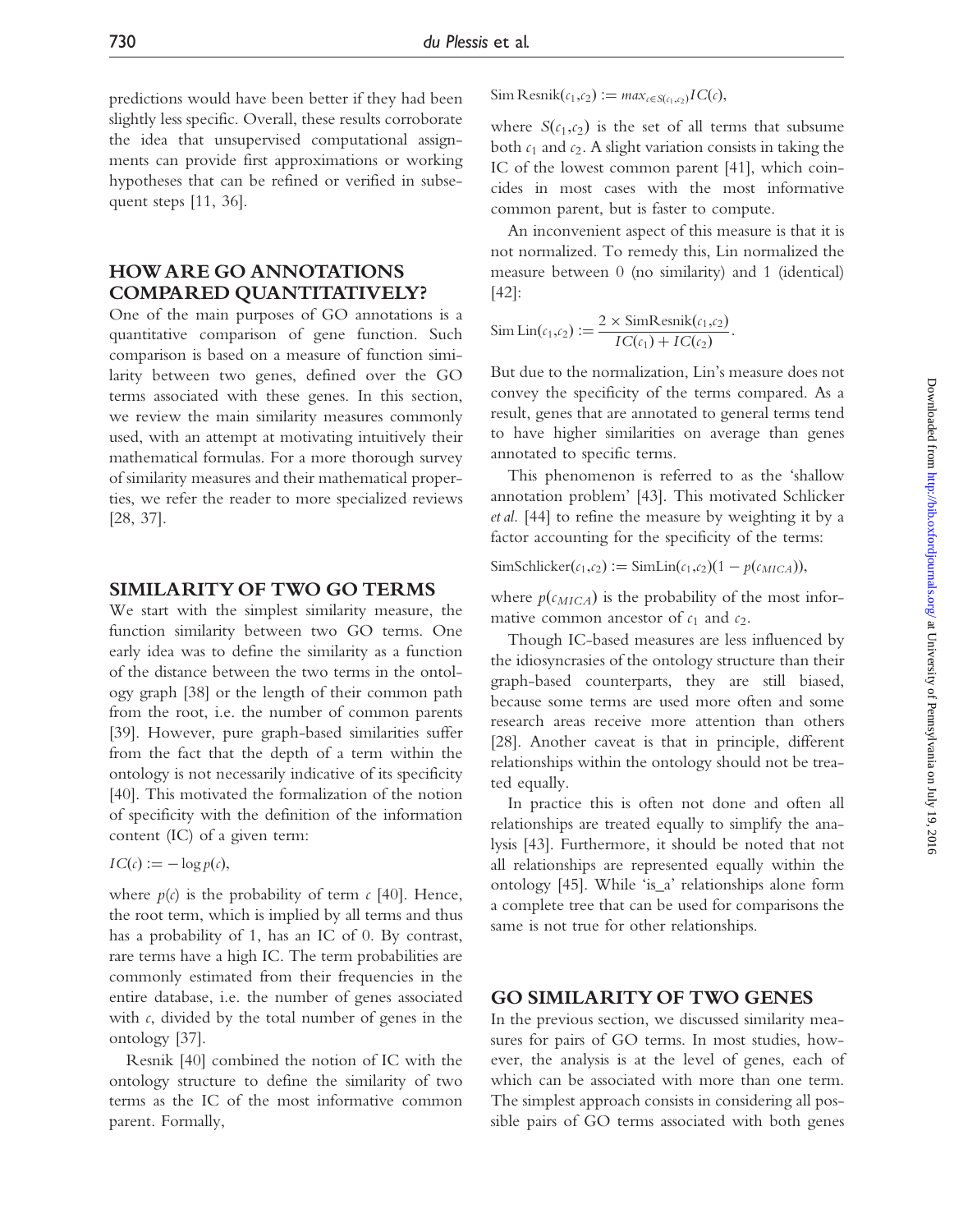and to use either the average or the maximum similarity as measures for the two genes [43, 45]:

$$
\text{GeneSim}_{\text{avg}}(G_1, G_2) := \text{avg}_{c_1 \in T(G_1), c_2 \in T(G_2)} \text{Sim}(c_1, c_2)
$$
\nor

$$
\text{GeneSim}_{\text{max}}(G_1, G_2) := \text{max}_{c_1 \in T(G_1), c_2 \in T(G_2)} \text{Sim}(c_1, c_2),
$$

where  $T(G)$  is the set of GO terms associated with gene G.

However, both variants have flaws. The main problem of the average is that considering all pairs of GO terms penalizes multifunction proteins: in particular, the similarity between a multifunction gene and itself can be quite low, because the average tends to be dominated by pairs of different GO terms (Consider a gene with  $n$  GO terms. Of all the pairs, the number of pairs involving identical GO terms scales linearly in  $n$ , but the number of pairs involving different GO terms scales quadratically). The maximum suffers from the opposite problem, namely that genes that differ in all but one functional aspect will still show a high similarity under this measure. To balance between the two, Azuaje et al. [46] suggested computing the average over the reciprocal best matching pairs only.

Instead of reducing gene similarity to the similarity of paired GO terms, other measures consider all implied GO terms at once. One such measure is the Term Overlap (TO), which considers the number of common terms between genes [47]. Note that the set of terms associated with a gene by definition includes the parents of all terms a gene is annotated with. A normalized version of this measure also exists, but was found to suffer from the shallow annotation problem [48]. Yet another measurement converts genes into binary vectors of length equal to the number of terms in the ontology by setting the  $i$  th component to 1 if the gene is annotated with the corresponding term and 0 otherwise. The distance between two genes can then be computed using a metric on the vector space, such as the cosine of the angle between them [49]. Lastly, set similarity measures, such as the Jaccard index, can also be used to compare the sets of terms with which two genes are annotated [50].

# COMPARING SIMILARITY MEASURES

Various measures reviewed above formalize the notion of function similarity in slightly different ways. Thus, choosing the best measure is a subjective decision. Conceptual arguments can suffice to disqualify a measure if it has an obvious flaw, e.g. a low reported similarity for identical genes or a high reported similarity for completely different ones. Else, several studies have attempted to compare functional similarity measures in terms of how well they correlate with other measures that are assumed apriori to be linearly linked with function, such as sequence similarity (e.g. [45, 48]) or gene co-expression levels (e.g. [43]). But the strong premises of such assessments undermine their usefulness, because one of the main goals of defining a measure of gene function similarity is precisely to investigate the relationship between function and other aspects of genes such as sequence or expression. Ultimately, we believe that the choice of similarity measure should be acknowledged as inherently subjective. Instead of trying to identify the best measure, studies should demonstrate that their conclusions are not sensitive to the choice of similarity measure (as done e.g. in [51]).

## WHY USE THE GO?

The GO can be used as a database to look up genes with similar functionality or location within the cell [29]. In this way a search for interacting genes in one organism or similar genes in two organisms can be narrowed down. If the terms associated with genes are too specific, more general parent terms can be used to give a snapshot of an organism's gene functions that can more easily be compared with other organisms [5]. Another standard use of the GO is to reason across the relations using an automatic logical inference tool [5]. Inferences can be made by following simple rules, for example, if  $A$  'is a' B and  $B$  is 'part\_of''  $C$  then  $A$  is also 'part\_of''  $C$ . In this way relations that are not immediately obvious, but captured in the GO, can be automatically uncovered.

The GO is frequently used to analyse the results of high-throughput experiments. One possibility is to infer the location or function of genes that are overor under-expressed [8, 12]. In functional profiling the GO is used to determine which processes are different between sets of genes. This is done by using a likelihood-ratio test to determine if GO terms are represented differently between the two gene sets [8]. Both hypothesis-generating and hypothesisdriven queries can be addressed in this way. In hypothesis-generating queries, the goal is to find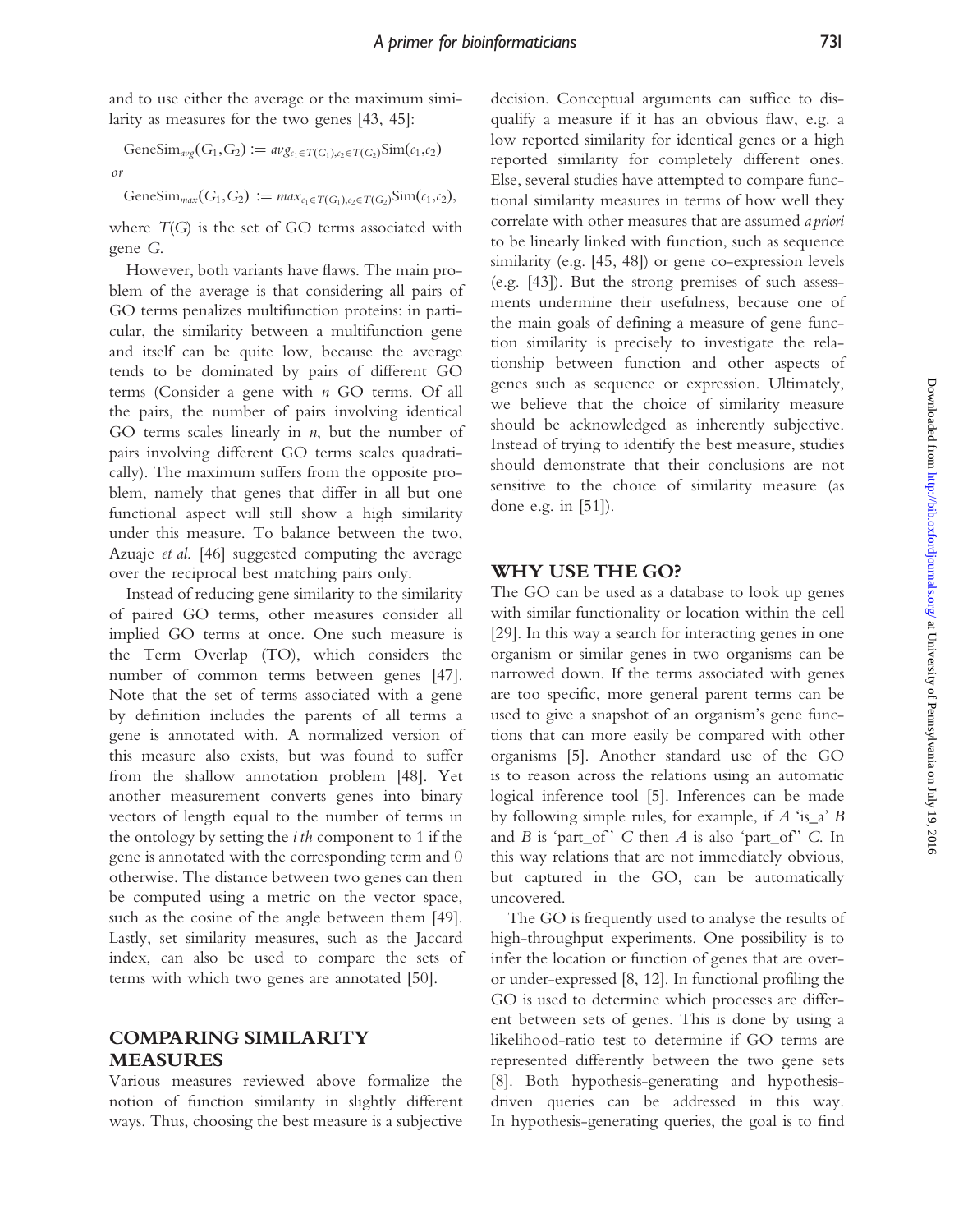which terms are significantly different between the sets, whereas in hypothesis-driven queries, it is to test if some set of terms are different. In hypothesisgenerating queries a multiple-test correction needs to be applied, but because of the amount of terms in the GO, the power of the test is significantly reduced. Hypothesis-driven queries do not require any multiple-test corrections. To reduce the effect of doing a multiple-test correction the number of tests done in hypothesis-generating queries need to be minimized. This is commonly done by running the query on a GO slim. A GO slim ontology is a reduced subset of general terms [8]. The annotations for a set of genes can then be mapped onto the GO slim. Because of the structure of the GO, an annotation may be mapped to many terms in the GO slim. Another standard use of GO slims is to give a highlevel categorization of genes based only on the terms within the GO slim. It should be added that there are two types of GO slims. The first type is a subset of the GO used to facilitate the examination of a particular taxon subdivision. The second type is a set of broad GO terms used to aggregate the GO into large bins used for the representation of annotation data.

Additionally, the GO is used to infer the function of unannotated genes. Genes that behave similarly to an unannotated gene are identified from the experiment and their function is evaluated to be transferred to the unannotated gene. Many of these assigned terms will be false positives, but the correct terms should appear more often than is dictated by chance or indirect effects [5].

The GO is also used to infer protein–protein interactions (PPI) [33]. Shin et al. [32] used both PPI and GO data to show that interacting proteins are colocated within the cell. Another approach is to test the validity of inferred PPI networks by looking at the functional similarity of genes within the GO [30]. In this case, it is important that annotations inferred from previous PPI studies (IPI evidence code) are left out from the analysis.

A wealth of tools has been developed for applying the GO to various tasks. Links to most of the more prominent tools can be found on the GO website (http://geneontology.org). To give broader access to the GO, the GO consortium developed the AmiGO application (http://amigo.geneontology.org) [52]. AmiGO can be used online from the GO website or downloaded and installed. The application contains interfaces for searching, visualizing and downloading data in the GO. AmiGO also features BLAST search,

Term Enrichment and GO Slimmer tools. The Term Enrichment tool is used for functional profiling and the GO Slimmer is used to map annotations to the terms within a GO slim. Lastly, AmiGO also makes it possible to directly query the GO database. There are many other tools available for analysing GO data. Because not all the tools use exactly the same methods the results can be very different and it is recommended that researchers try a few different tools before making an interpretation [8].

While it can be a powerful inference tool, researchers using the GO should familiarize themselves with the structure of the ontology and also with the methods behind the tools they use to ensure that their results are valid.

## **CONCLUSION**

The number of associations in the GO has grown exponentially since its inception. There were 30 654 associations on 1 July 2000 and 7 781 954 associations on 1 July 2003 [6]. This number had grown to more than 16 million in 2007 [8] and more than 55 million in 2010. Due to the inference methods used, most of the growth has been from IEA associations. In contrast, the curated associations component has only grown linearly. The ontology itself has also been steadily growing, from less than 5000 terms in 2000 [6] to more than 30 000 in 2010. The Reference Genome Project has been initiated to focus the annotation efforts of various groups on a number of predetermined homologous genes [10]. This will not only help in seeding the ontology, but through a concentrated effort on certain branches the overall structure of the ontology will also be improved.

One shortcoming of the GO is that annotations only describe the normal, healthy functioning of genes [12]. In addition, data on functional coordination between multi-function genes are not explicitly stored [31]. Another shortcoming is that until recently no relationships between the three ontologies were recorded [7, 12]. Although inter-ontology relationships are now recorded they are only recorded in the full GO, which is not used by all analysis tools, making it necessary to maintain two versions of the GO.

The structure of the GO is predominantly the result of painstaking manual curation over the past 10 years. Through many additions and changes the GO has grown to be quite large and in many cases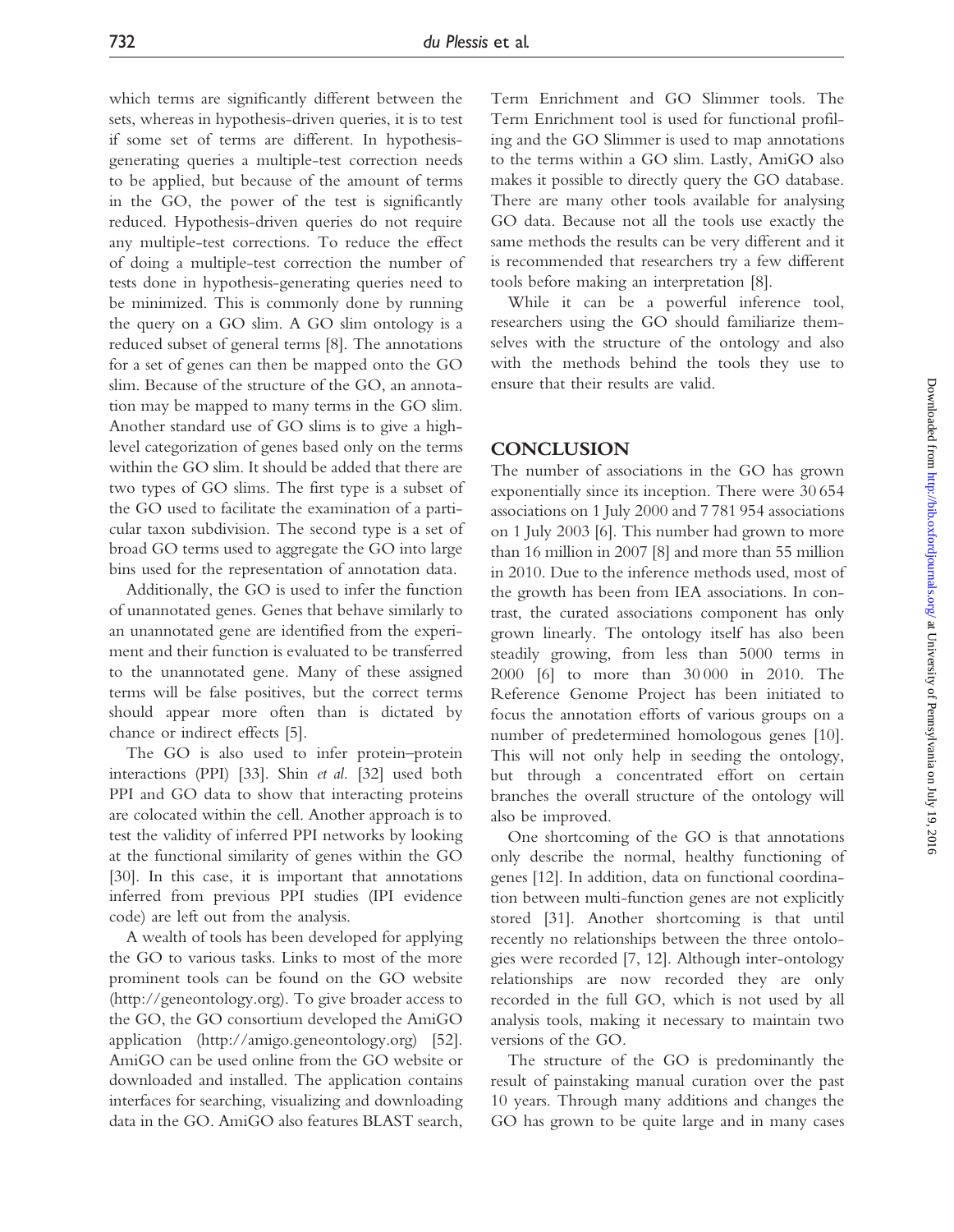the structure is not optimal anymore. More specific subsets are available, in the form of a prokaryote subset and GO slims. Although there are quite a large number of GO slims available on the GO website, only seven of them are actively maintained (Of the seven GO slims that are maintained by the GO consortium two are for specific organisms (Schizosaccharomyces pombe and Candida albicans), two are for broader classes of organisms (Yeast and Plant slims) and one is a generic GO slim. In addition there is also the UniProtKB-GOA and whole proteome analysis and the Protein Information Resource slim. These GO slims are included as part of the GO flat file, but can also be downloaded individually from the website). The manual creation of GO slims is a painstaking process as the information loss from both the graph-structure and the gene-product annotation needs to be minimized [53]. A recent paper discusses the automatic creation of GO slims based on an information theoretic approach [53]. The analysis in the paper shows that the terms chosen for inclusion in existing GO slims are not always ideal and often subject to a bias. Recently, researchers have also used techniques from information theory to automatically organize and optimize the structure of the GO [54]. It is likely that in the future such approaches will be used more frequently for the construction and curation of both the full GO and GO slims.

There are a number of other ontologies and schemes for cataloguing genes available to researchers. In order to centralize the data, projects have been initiated to clean up and integrate ontologies [4, 16]. The most important such example is the Open Biomedical Ontologies (OBO) group which, guided by a set of principles similar to the ones the GO was built upon, seeks to standardize bio-ontologies [4]. As part of their efforts the OBO developed the OBO biological ontology file format for specifying ontologies. Their efforts also include the OBO Foundry, a group that is devoted to the integration of ontologies according to the OBO principles. In addition, this group is also concerned with removing redundant ontologies and aligning the development of ontologies by separate communities. An important tool in the standardization of ontologies is the OBO-Edit ontology editor (www.obo-edit.org) which is developed and maintained by the GO consortium.

Linking ontologies will increase their usefulness and power, but will also provide many more pitfalls for inexperienced users. Probably the most

challenging aspect will be the integration of associations made from different types of evidence and blending the contents of the different ontologies to give maximal information while still remaining clear and concise. These steps will be necessary to ensure that both inter- and intra-ontology comparisons return meaningful results.

#### Key Points

- The GO is a structured and controlled vocabulary of terms and relationships for cataloguing gene function.
- Annotations in the GO can be experimentally or computationally derived, different classes of annotations have different levels of confidence.
- The vast majority of annotations in the GO are automatically inferred and not curated.
- Terms in the GO can be compared based on their information content, which is inversely proportional to the probability of a term.
- Genes can be compared based on the terms that they are annotated with in the GO.
- The GO is a powerful tool for data analysis, but its usage is fraught with pitfalls for inexperienced users, which could lead to false conclusions being drawn.

#### Acknowledgements

The authors thank Pascale Gaudet, Elke Schaper, Fran Supek, as well as the anonymous reviewers for their helpful feedback on the draft. This article started as assignment for the graduate course 'Reviews in Computational Biology' (263-5151-00L) at ETH Zurich.

### References

- 1. Bodenreider O, Stevens R. Bio-ontologies: current trends and future directions. Brief Bioinform 2006;7(3):256–74.
- 2. IUBMB Enzyme Nomenclature. 1992. Academic Press, San Diego.
- 3. Ashburner M, Ball CA, Blake JA, etal. Gene Ontology: tool for the unification of biology. The Gene Ontology Consortium. Nat Genet 2000;25(1):25–9.
- Smith B, Ashburner M, Rosse C, et al. The OBO foundry: coordinated evolution of ontologies to support biomedical data integration. Nat Biotechnol 2007;25(11):1251.
- 5. Hu JC, Karp PD, Keseler IM, etal. What we can learn about Escherichia coli through application of Gene Ontology. Trends Microbiol 2009;17(7):269–78.
- 6. Harris MA, Clark J, Ireland A, et al. The Gene Ontology (GO) database and informatics resource. Nucleic Acids Res 2004;32(Database issue):D258–61.
- 7. The Gene Ontology Consortium. The Gene Ontology in 2010: extensions and refinements. Nucleic Acids Res 2010;38: D331–5.
- 8. Rhee SY, Wood V, Dolinski K, et al. Use and misuse of the Gene Ontology annotations. Nat Rev Genet 2008;9(7): 509–15.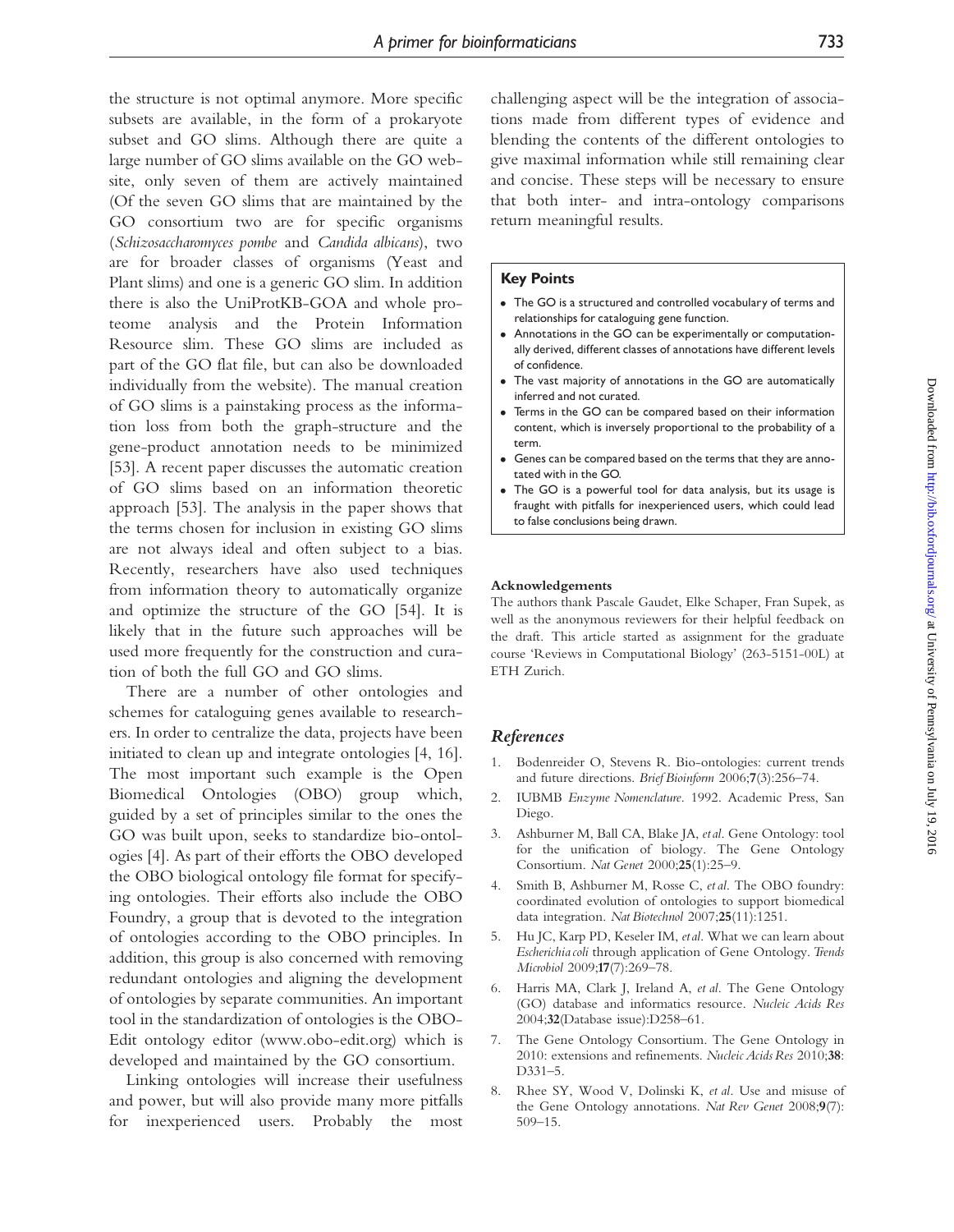- 9. Hill D, Smith B, McAndrews-Hill M, et al. Gene ontology annotations: what they mean and where they come from. BMC Bioinformatics 2008;9(Suppl. 5):S2.
- 10. Reference Genome Group of the Gene Ontology Consortium. The Gene Ontology's reference genome project: a unified framework for functional annotation across species. PLoS Comput Biol 2009;5(7):e1000431.
- 11. Lovering RC, Camon EB, Blake JA, et al. Access to immunology through the Gene Ontology. Immunology 2008; 125(2):154–60.
- 12. Lovering RC, Dimmer EC, Talmud PJ. Improvements to cardiovascular Gene Ontology. Atherosclerosis 2009;205(1):  $9 - 14$
- 13. Lindeberg M, Collmer A. Gene Ontology for type iii effectors: capturing processes at the host-pathogen interface. Trends Microbiol 2009;17(7):304–11.
- 14. Barrell D, Dimmer E, Huntley RP, etal. The GOA database in 2009—an integrated gene ontology annotation resource. Nucleic Acids Res 2009;37(Database issue):D396.
- 15. Hunter S, Apweiler R, Attwood TK, et al. InterPro: the integrative protein signature database. Nucleic Acids Res 2009;37(Database issue):D211–15.
- 16. Rentzsch R, Orengo CA. Protein function prediction the power of multiplicity. Trends Biotechnol 2009;27(4):210–19.
- 17. Juncker A, Jensen L, Pierleoni A, et al. Sequence-based feature prediction and annotation of proteins. Genome Biol 2009;10(2):206.
- 18. Bork P, Koonin EV. Predicting functions from protein sequences–where are the bottlenecks? Nat Genet 1998; 18(4):313–18.
- 19. Liu Z-P, Wu L-Y, Wang Y, et al. Predicting Gene Ontology functions from protein's regional surface structures. BMC Bioinformatics 2007;8:475.
- 20. Tatusov RL, Koonin EV, Lipman DJ. A genomic perspective on protein families. Science 1997;278(5338):631-7.
- 21. Li L, Stoeckert CJJr, Roos DS. OrthoMCL: identification of ortholog groups for eukaryotic genomes. Genome Res 2003;13(9):2178–89.
- 22. Sigrist CJA, Cerutti L, Hulo N, et al. PROSITE: a documented database using patterns and profiles as motif descriptors. Brief Bioinformatics 2002;3(3):265–74.
- 23. Bateman A, Coin L, Durbin R, et al. The Pfam protein families database. Nucleic Acids Res 2004;32(Database issue): D138–41.
- 24. Cai CZ, Han LY, Ji ZL, et al. SVM-Prot: Web-based support vector machine software for functional classification of a protein from its primary sequence. Nucleic Acids Res 2003; 31(13):3692–7.
- 25. Levy ED, Ouzounis CA, Gilks WR, et al. Probabilistic annotation of protein sequences based on functional classifications. BMC Bioinformatics 2005;6:302.
- 26. Shen H-B, Chou K-C. EzyPred: a top-down approach for predicting enzyme functional classes and subclasses. Biochem Biophys Res Commun 2007;364(1):53–9.
- 27. Lobley AE, Nugent T, Orengo CA, et al. FFPred: an integrated feature-based function prediction server for vertebrate proteomes. Nucleic Acids Res 2008;36(Web Server issue):W297–302.
- 28. Pesquita C, Faria D, Falcão AO, et al. Semantic similarity in biomedical ontologies. PLoS Comput Biol 2009;5(7): e1000443.
- 29. Arnaud MB, Costanzo MC, Shah P, et al. Gene Ontology and the annotation of pathogen genomes: the case of Candida albicans.Trends Microbiol 2009;17(7):295–303.
- 30. Ramı`rez F, Schlicker A, Assenov Y, et al. Computational analysis of human protein interaction networks. Proteomics 2007;7(15):2541–52.
- 31. Ma W, Yang D, Gu Y, et al. Finding disease-specific coordinated functions by multi-function genes: insight into the coordination mechanisms in diseases. Genomics 2009;94(2): 94–100.
- 32. Shin CJ, Wong S, Davis MJ, et al. Protein-protein interaction as a predictor of subcellular location. BMC Syst Biol 2009;3:28.
- 33. de Bodt S, Proost S, Vandepoele K, etal. Predicting proteinprotein interactions in Arabidopsis thaliana through integration of orthology, Gene Ontology and co-expression. BMC Genomics 2009;10:288.
- 34. Schnoes AM, Brown SD, Dodevski I, etal. Annotation error in public databases: Misannotation of molecular function in enzyme superfamilies. PLoS Comput Biol 2009;5(12): e1000605.
- 35. Jones C, Brown A, Baumann U. Estimating the annotation error rate of curated GO database sequence annotations. BMC Bioinformatics 2007;8(1):170.
- 36. McCarthy FM, Mahony TJ, Parcells MS, et al. Understanding animal viruses using the Gene Ontology. Trends Microbiol 2009;17(7):328–35.
- 37. Pandey J, Koyutürk M, Subramaniam S, et al. Functional coherence in domain interaction networks. Bioinformatics 2008;24(16):i28–34.
- 38. Rada R, Mili H, Bicknell E, et al. Development and application of a metric on semantic nets. IEEE Trans Syst Man Cybernetics 1989;19(1):17–30.
- 39. Pekar V, Staab S. Taxonomy learning: factoring the structure of a taxonomy into a semantic classification decision. COLING 2002;2:786–92.
- 40. Resnik P. Using information content to evaluate semantic similarity in a taxonomy. In Proceedings of the 14th International Joint Conference on Artificial Intelligence 1995; 448–53.
- 41. Chen J, Hsu W, Lee ML, et al. Labeling network motifs in protein interactomes for protein function prediction. IEEE 23rd International Conference on Data Engineering 2007. ICDE 2007, pp. 546–55.
- 42. Lin D. An information-theoretic definition of similarity. In ICML '98: Proceedings of the 15th International Conference on Machine Learning. 1998. pp.296–304. Morgan Kaufmann.
- 43. Sevilla JL, Segura V, Podhorski A, etal. Correlation between gene expression and GO semantic similarity. IEEE/ACM Trans Comput Biol Bioinform 2005;2(4):330–8.
- 44. Schlicker A, Domingues FS, Rahnenführer J, et al. A new measure for functional similarity of gene products based on Gene Ontology. BMC Bioinformatics 2006;7:302.
- 45. Lord PW, Stevens RD, Brass A, et al. Investigating semantic similarity measures across the Gene Ontology: the relationship between sequence and annotation. Bioinformatics 2003; 19(10):1275–83.
- 46. Azuaje F, Wang H, Bodenreider O. Ontology-driven similarity approaches to supporting gene functional assessment. In Proceedings of the Eighth Annual Bio-Ontologies Meeting 2005.